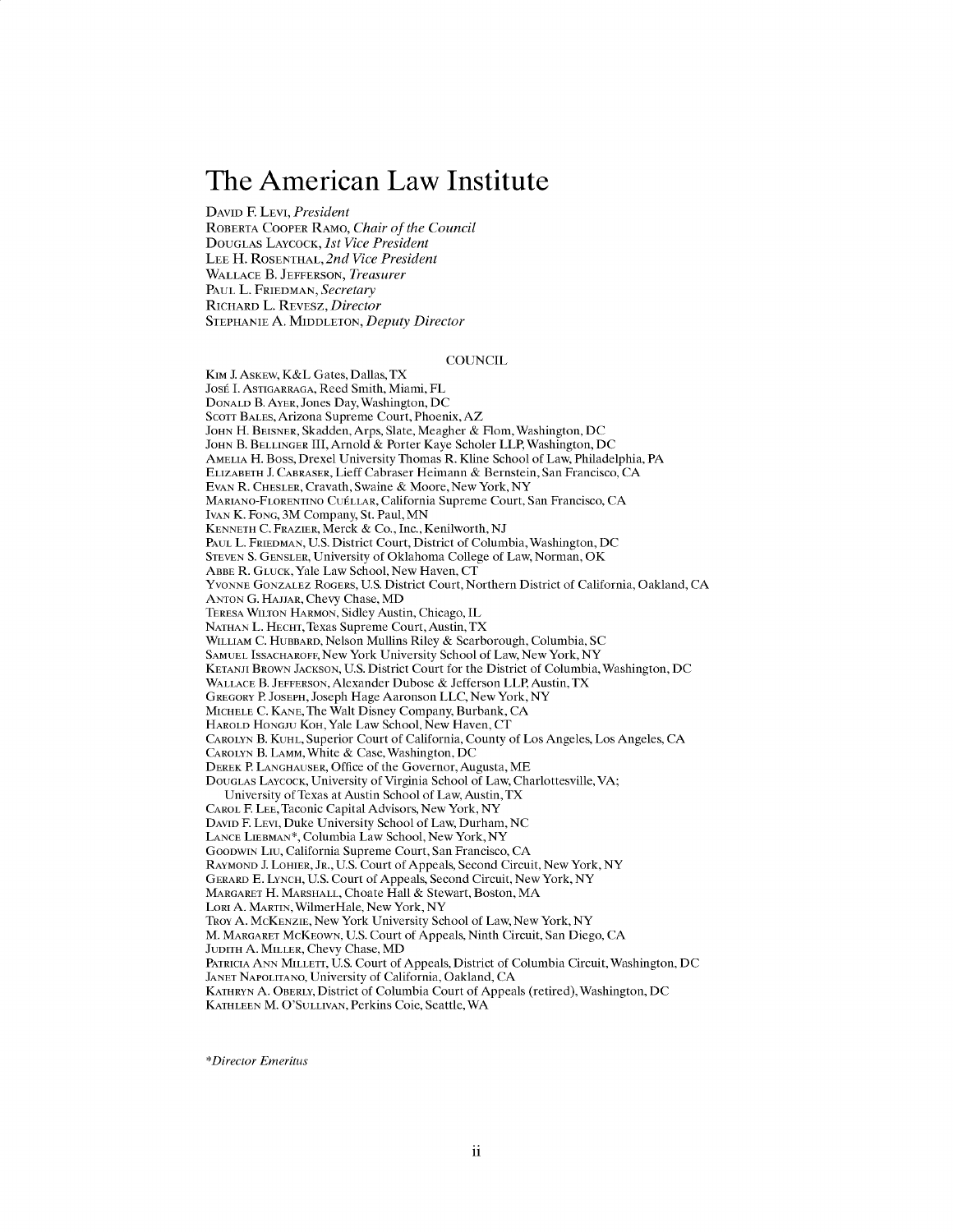**STEPHANIE E.** PARKER, Jones Day, Atlanta, **GA** STUART RABNER, New Jersey Supreme Court, Trenton, **NJ** ROBERTA COOPER RAMO\*, Modrall Sperling, Albuquerque, **NM DAVID** W RIVKIN, Debevoise **&** Plimpton, New York, NY **DANIEL** B. RODRIGUEZ, Northwestern University Pritzker School of Law, Chicago, IL **LEE** H. **ROSENTHAL, U.S.** District Court, Southern District of Texas, Houston, TX GARY L. **SASSO,** Carlton Fields, Tampa, FL **ANTHONY J. SCIRICA, U.S.** Court of Appeals, Third Circuit, Philadelphia, PA MARSHA **E.** SiMMs, Weil, Gotshal **&** Manges (retired), New York, NY ROBERT H. SITKOFF, Harvard Law School, Cambridge, MA **JANE STAPLETON,** Christ's College, University of Cambridge, Cambridge, England **LAURA STEIN,** The Clorox Company, Oakland, **CA** LARRY **S. STEWART,** Stewart Tilghman Fox Bianchi **&** Cain, Miami, FL ELIZABETH **S. STONG, U.S.** Bankruptcy Court, Eastern District of New York, Brooklyn, NY **CATHERINE** T. **STRUVE,** University of Pennsylvania Law School, Philadelphia, PA **JEFFREY S. SUTTON, U.S.** Court of Appeals, Sixth Circuit, Columbus, OH SARAH **S. VANCE, U.S.** District Court, Eastern District of Louisiana, New Orleans, **LA SETH** P. WAXMAN, WilmerHale, Washington, **DC STEVEN 0. WEISE,** Proskauer Rose, Los Angeles, **CA DIANE** P. WOOD, **U.S.** Court of Appeals, Seventh Circuit, Chicago, IL

#### **COUNCIL** EMERITI

**KENNETH S.** ABRAHAM, University of Virginia School of Law, Charlottesville, VA SHIRLEY **S. ABRAHAMSON,** Wisconsin Supreme Court, Madison, WI **PHILIP S. ANDERSON,** Williams **&** Anderson, Little Rock, AR **SUSAN** FRELICH **APPLETON,** Washington University School of Law, St. Louis, MO SHEILA L. BIRNBAUM, Dechert LLP, New York, NY **ALLEN D.** BLACK, Fine, Kaplan and Black, Philadelphia, PA **MICHAEL BOUDIN, U.S.** Court of Appeals, First Circuit, Boston, MA **WILLIAM** M. **BURKE,** Shearman **&** Sterling (retired), Costa Mesa, **CA GERHARD CASPER,** Stanford University, Stanford, **CA EDWARD** H. **COOPER,** University of Michigan Law School, Ann Arbor, MI **N. LEE COOPER,** Maynard, Cooper **&** Gale, Birmingham, **AL GEORGE** H. T. **DUDLEY,** Dudley, Topper and Feuerzeig, St. Thomas, **U.S.** VI **CHRISTINE** M. **DURHAM,** Utah Supreme Court (retired), Salt Lake City, **UT CONRAD** K. **HARPER,** Simpson Thacher **&** Bartlett (retired), New York, NY **D.** BROCK **HORNBY, U.S.** District Court, District of Maine, Portland, ME **MARY KAY KANE,** University of California, Hastings College of the Law, San Francisco, **CA CAROLYN DINEEN KING, U.S.** Court of Appeals, Fifth Circuit, Houston, TX **PIERRE N. LEVAL, U.S.** Court of Appeals, Second Circuit, New York, NY **BETSY** LEVIN, Washington, **DC HANS A. LINDE,** Portland, OR **MARTIN** LIPrON, Wachtell, Lipton, Rosen **&** Katz, New York, NY **MYLES** V. LYNK, Arizona State University, Sandra Day O'Connor College of Law, Phoenix, AZ **JOHN J.** McKETTA III, Graves, Dougherty, Hearon **&** Moody, Austin, TX **ROBERT** H. **MUNDHEIM,** Shearman **&** Sterling, New York, NY ROSWELL B. **PERKINS\*\*,** Debevoise **&** Plimpton, New York, NY **HARVEY S. PERLMAN,** University of Nebraska College of Law, Lincoln, **NE ELLEN ASH PETERS,** Connecticut Supreme Court (retired), Hartford, **CT MARY** M. **SCHROEDER, U.S.** Court of Appeals, Ninth Circuit, Phoenix, AZ **ROBERT A. STEIN,** University of Minnesota Law School, Minneapolis, **MN MICHAEL TRAYNOR\*\*,** Cobalt LLP, Berkeley, **CA** BILL **WAGNER,** Wagner McLaughlin, Tampa, FL **WILLIAM** H. **WEBSTER,** Milbank, Tweed, Hadley **&** McCloy, Washington, **DC HERBERT** P **WILKINS,** Concord, MA

*\*President Emeritus*

*\*\*President Emeritus and Chair of the Council Emeritus*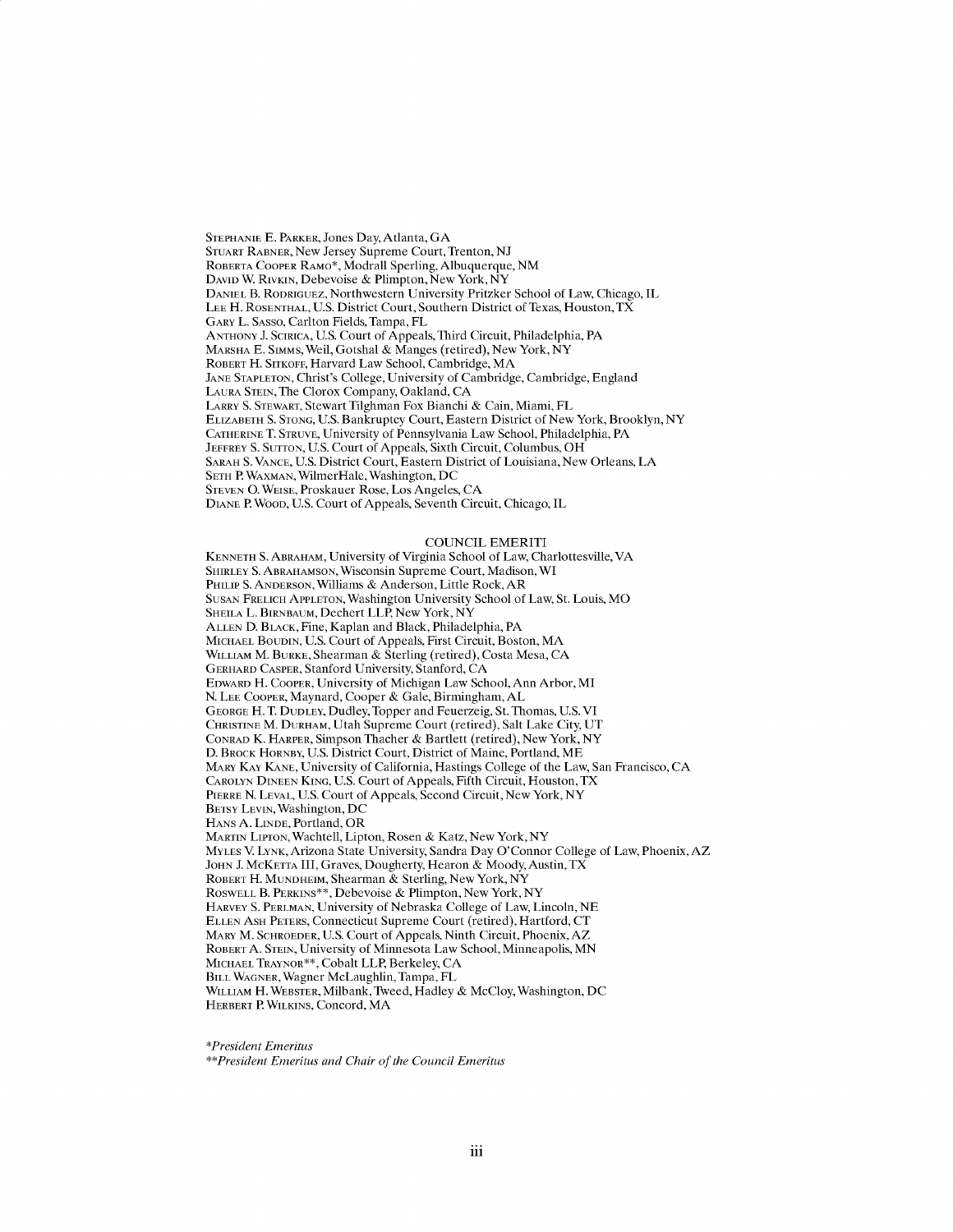# **PRINCIPLES OF THE LAW ELECTION ADMINISTRATION: NON-PRECINCT VOTING AND RESOLUTION OF BALLOT-COUNTING DISPUTES**

(as of April **19, 2017)**

## **REPORTER**

EDWARD B. FOLEY, Ohio State University, Michael **E.** Moritz College of Law, Columbus, OH

## **ASSOCIATE** REPORTER

**STEVEN** F. HUEFNER, Ohio State University, Michael **E.** Moritz College of Law, Columbus, OH

#### ADVISERS

**SCOTT BALES,** Arizona Supreme Court, Phoenix, AZ **JAN** WITOLD BARAN, Wiley Rein, Washington, **DC** ROBERT (BOB) BAUER, Perkins Coie, Washington, **DC E.** MARK BRADEN, BakerHostetler, Washington, **DC** RICHARD BRIFFAULT, Columbia Law School, New York, NY KURT **S.** BROWNING, Pasco County Schools, Land **0'** Lakes, FL BRUCE EDWARD **CAIN,** Stanford University, Stanford, **CA DOUG CHAPIN,** Humphrey School of Public Affairs, University of Minnesota, Minneapolis, **MN** GUY-URIEL **E.** CHARLES, Duke University School of Law, Durham, **NC PAUL D. CLEMENT,** Bancroft, Washington, **DC** MARC **E. ELIAS,** Perkins Coie, Washington, **DC** RAYMOND **C.** FISHER, **U.S.** Court of Appeals, Ninth Circuit, Pasadena, **CA JOHN** FORTIER, Bipartisan Policy Center, Washington, **DC** GREGORY **G.** GARRE, Latham **&** Watkins, Washington, **DC** HEATHER GERKEN, Yale Law School, New Haven, **CT BENJAMIN** L. **GINSBERG,** Jones Day, Washington, **DC** TREY GRAYSON, Northern Kentucky Chamber of Commerce, Fort Mitchell, KY **KEVIN J. HAMILTON,** Perkins Coie, Seattle, WA RICHARD L. **HASEN,** University of California, Irvine School of Law, Irvine, **CA JAMES C.** HO, Gibson Dunn, Dallas, TX **SAMUEL ISSACHAROFF,** New York University School of Law, New York, NY BRETT M. **KAVANAUGH, U.S.** Court of Appeals, District of Columbia Circuit, Washington, **DC KEVIN J. KENNEDY,** Wisconsin Government Accountability Board, Madison, WI RAY MARTINEZ, Independent Colleges and Universities of Texas, Inc., Austin, TX **STEPHEN** R. MCALLISTER, University of Kansas School of Law, Lawrence, KS **CLETA** MITCHELL, Foley **&** Lardner, Washington, **DC ALAN** B. MORRISON, George Washington University Law School, Washington, **DC SPENCER** OVERTON, George Washington University Law School, Washington, **DC NINA** PERALES, Mexican American Legal Defense and Educational Fund, San Antonio, TX **NATHANIEL** PERSILY, Stanford Law School, Stanford, **CA THOMAS** R. PHILLIPS, Baker Botts, Austin, TX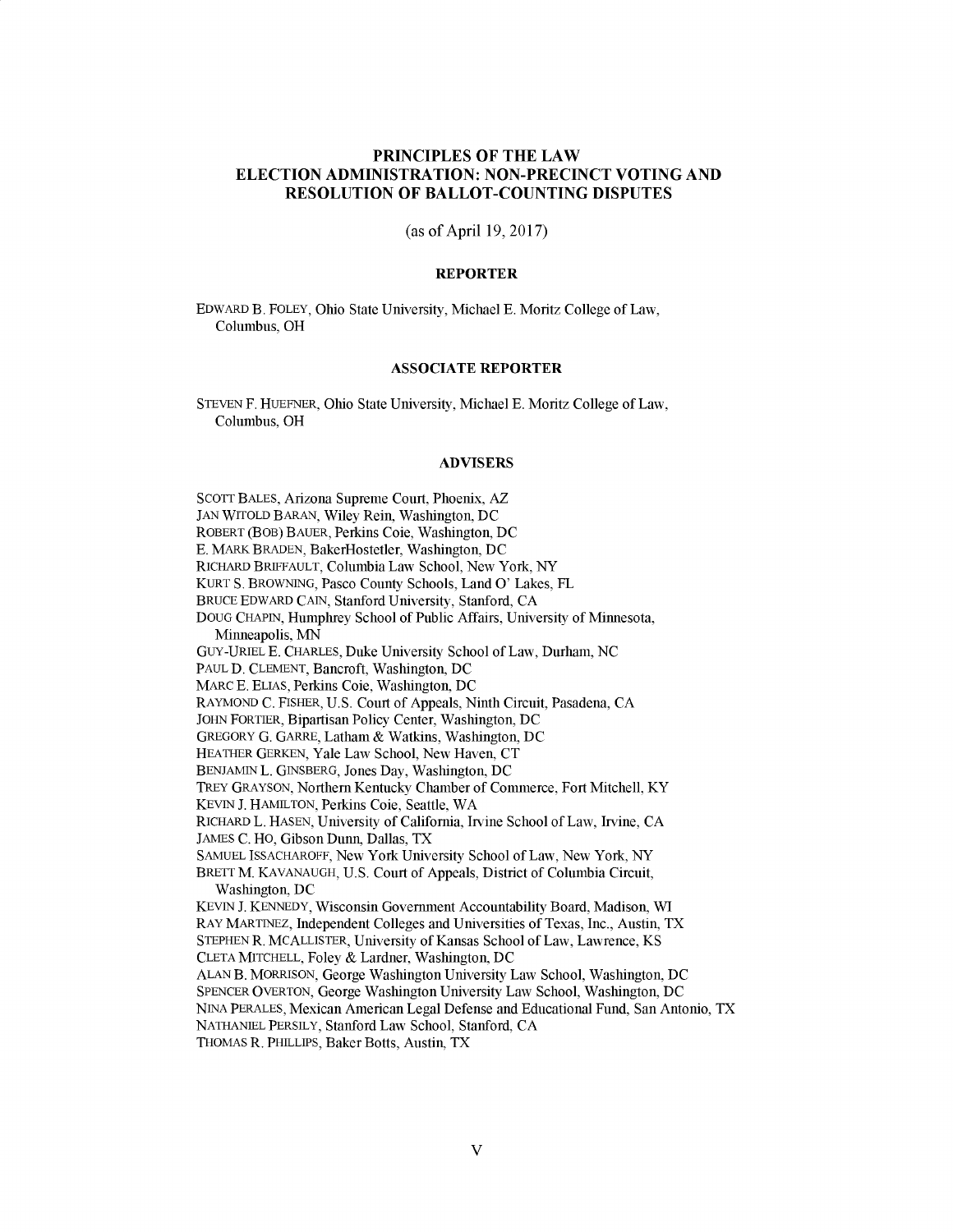RICHARD H. **PILDES,** New York University School of Law, New York, NY TREVOR POTTER, Caplin **&** Drysdale, Washington, **DC** MARSHA **E. SIMMS,** Weil, Gotshal **&** Manges (retired), New York, NY FRANK **SULLIVAN,** JR., Indiana University, Robert H. McKinney School of Law, Indianapolis, **IN JOHN J. SULLIVAN,** Service Employees International Union, Washington, **DC** JEFFREY **S. SUTTON, U.S.** Court of Appeals, Sixth Circuit, Columbus, OH PATRICIA M. WALD, Washington, **DC**

#### **LIAISONS**

*For the National Center for State Courts*

REBECCA **GREEN,** William **&** Mary Law School, Williamsburg, VA

For the National Conference of State Legislatures

WENDY **UNDERHILL,** Denver, **CO**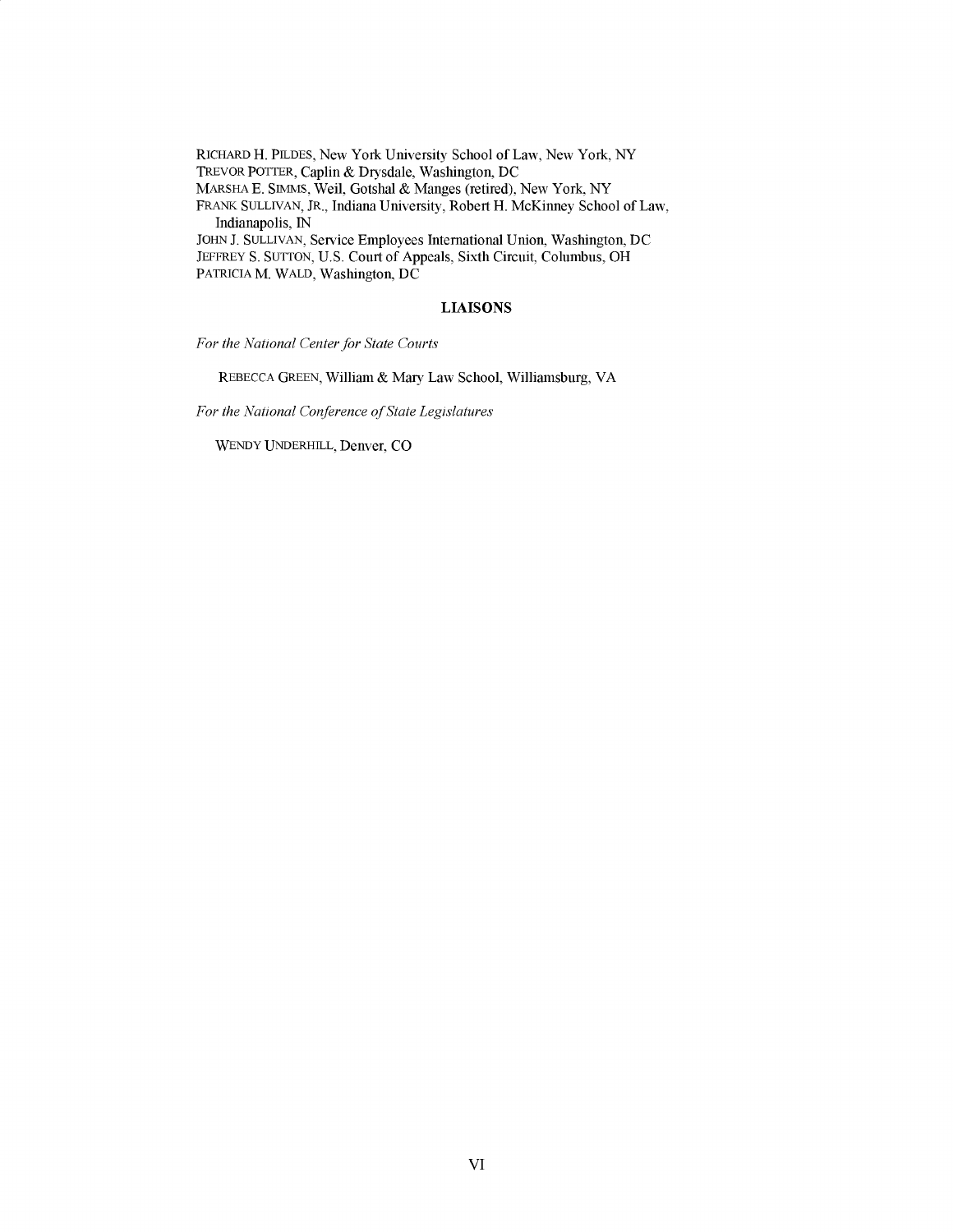#### **MEMBERS CONSULTATIVE GROUP**

## **ELECTION ADMINISTRATION: NON-PRECINCT VOTING AND RESOLUTION OF BALLOT-COUNTING DISPUTES**

(as of March **31, 2017)**

MARC T. AMY, Louisiana Court of Appeal, Third Circuit, Abbeville, **LA JOHN** FOX ARNOLD, St. Louis, MO WILLIAM **G.** ARNOT III, Houston, TX WILLIAM T. BARKER, Chicago, IL MARIALYN BARNARD, Texas Fourth Court of Appeals, San Antonio, TX **SIMON** K. BARSKY, Valley Village, **CA** DEBRA LYN **BASSETT,** Los Angeles, **CA** WARREN BELMAR, Palm Beach, FL MARK **I. BERNSTEIN,** Philadelphia, PA **ASHUTOSH A.** BHAGWAT, Davis, **CA SANFORD** L. BOHRER, Miami, FL **EMMET J. BONDURANT II,** Atlanta, **GA DAVID** M. BRODSKY, New York, NY **DAVID JOHN** BURMAN, Seattle, WA TOM CAMPBELL, Orange, **CA ELENA A. CAPPELLA,** Philadelphia, PA PETER H. **CARSON,** San Francisco, **CA NICOLE** B. CASAREZ, Houston, TX HENRY L. CHAMBERS, JR., Richmond, VA ERIC **A. CHIAPPINELLI,** Lubbock, TX **NEIL** HOWARD **COGAN,** Costa Mesa, **CA ANNE E. COHEN,** New York, NY **DAVID** K. **COHEN,** Chevy Chase, MD **NEIL** B. **COHEN,** Brooklyn, NY **DENNIS** R. **CONNOLLY,** Princeton, **NJ MICHAEL A.** COOPER, New York, NY RICHARD **D.** CRAIG, Oklahoma City, OK **MICHAEL** CROMMELIN, Melbourne, Australia **JOSIAH** M. **DANIEL** III, Dallas, TX JACK **DAVIES,** Minneapolis, **MN** KIMBERLY A. DEMARCHI, Phoenix, AZ **SUZANNE** M. **DUGAN,** Washington, **DC LINDA S. EADS,** Dallas, TX **GEORGE E.** EDWARDS, Indianapolis, **IN JOSEPH** P. **ESPOSITO,** Washington, **DC** IRA M. FEINBERG, New York, NY **JOSEPH** Z. **FLEMING,** Miami, FL **C. ALLEN** FOSTER, Washington, **DC STEVEN I.** FRIEDLAND, Greensboro, **NC** FAITH **E. GAY, New York, NY E. DUNCAN GETCHELL,** JR., Richmond, VA **JOSEPH** GOLDBERG, Albuquerque, **NM** PHILIP **S.** GOLDBERG, Washington, **DC NICOLE A.** GORDON, New York, NY **DAVID** M. **GOSSETT,** Washington, **DC**

MICHAEL GREENWALD, Philadelphia, PA CHARLES **E.** GRIFFIN, Ridgeland, **MS SETH GROSSMAN,** San Francisco, **CA** TFRESA WILTON HARMON, Chicago, IL **ALLISON** HAYWARD, Cambria, **CA** OTTO **J.** HETZEL, Washington, **DC** W. WILLIAM **HODES,** Lady Lake, FL **KATHLEEN J.** HOPKINS, Seattle, WA **EDWIN E. HUDDLESON,** Washington, **DC** RICHARD H. **HUNTER,** St. Croix, **U.S.** VI **VINCENT** R. **JOHNSON,** San Antonio, TX **ANTHONY JOHNSTONE,** Missoula, MT **JOSEPH A. KANEFIELD,** Phoenix, AZ ROBERT M. **KAUFMAN,** New York, NY **EVELYN** V. KEYES, Texas First Court of Appeals, Houston, TX MARK R. KILLENBECK, Fayetteville, AR **MICHAEL J.** KRAMER, Noble Superior Court, Albion, **IN DANIEL J.** KRISCH, Hartford, **CT** RONALD **J.** KROTOSZYNSKI, Tuscaloosa, **AL** PETER B KUTNER, Norman, OK EDWARD **LABATON,** New York, NY **OTHNI J.** LATHRAM, Montgomery, **AL JOHN** P. **LAVELLE,** JR., Philadelphia, PA **JOHN** K. LAWRENCE, Ann Arbor, MI HERBERT **I.** LAZEROW, San Diego, **CA** PETER **E. LECKMAN,** Philadelphia, PA BILL **LANN LEE,** Berkeley, **CA** MATTHEW HOWARD LEMBKE, Birmingham, **AL SETH** R. **LESSER,** Rye Brook, NY **DAVID** L. **LEWIS,** New York, NY PETER LINZER, Houston, TX **ANN** M. **LOUSIN,** Chicago, IL **HOUSTON PUTNAM** LOWRY, Hartford, **CT** MYLES V. LYNK, Tempe, AZ **C. SCOTT** MARAVILLA, Washington, **DC** RAYMOND B. MARCIN, Washington, **DC** MARY **MASSARON,** Bloomfield Hills, MI LORELIE **S.** MASTERS, Washington, **DC** LLOYD H. MAYER, Notre Dame, **IN THOMAS** WM. MAYO, Dallas, TX ROBERT **LEE MCCURLEY,** Tuscaloosa, **AL** BEVERLY MCQUEARY SMITH, Jersey City, **NJ** LAWRENCE F. **MEEHAN,** Philadelphia, PA